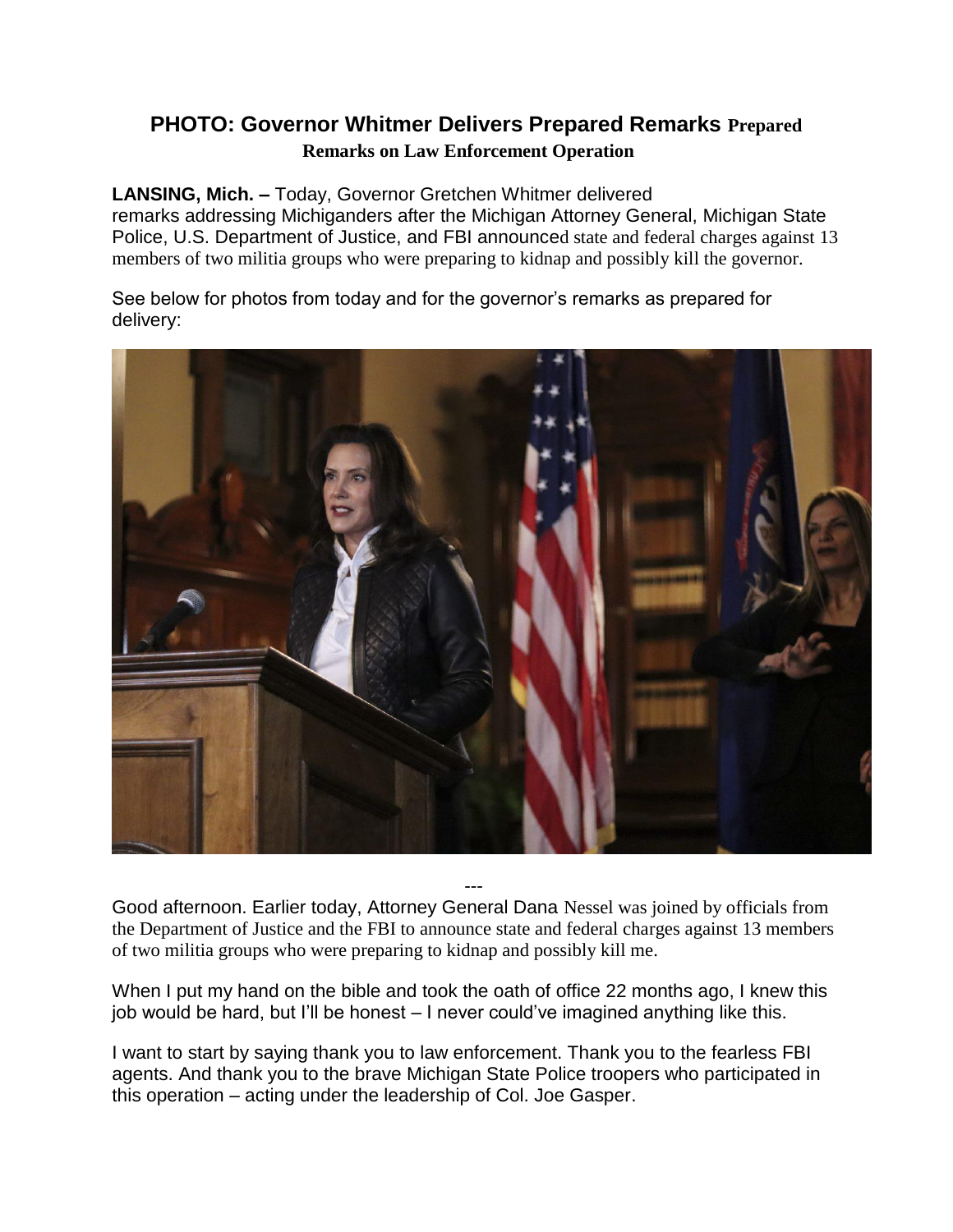I also want to thank Attorney General Nessel and US Attorneys Birge and Schneider and their teams for pursuing criminal charges that hopefully will lead to convictions, bringing these sick and depraved men to justice.

As a mom with two teenage daughters and three stepsons, my husband and I are eternally grateful to everyone who put themselves in harm's way to keep our family safe.

2020 has been a hard year for all of us. Hard for our doctors and nurses. Truck drivers and grocery store workers. It's been hard for teachers and students and parents. Hard for those who have had to stay isolated to stay safe. And it's not over yet.

But here's what I know: we are Michiganders. We have grit. We have heart. And we are tough as hell.

We made it through the Great Recession.

We made it through auto bankruptcies.

We made it through floods and polar vortexes.

But none of us has faced a challenge like COVID-19. Not in our lifetimes.

I've said it many times – we are not one another's enemy. This virus is our enemy. And this enemy is relentless. It doesn't care if you're a Republican or a Democrat. Young or old. Rich or poor.

It doesn't care if we're tired of it.

It threatens us all - - our lives, our families, our jobs, our businesses, our economy. It preys on our elderly and medically vulnerable residents. And it has exposed deep inequities in our society.

This should be a moment for national unity. Where we all pull together as Americans to meet this challenge head-on – with the same might and muscle that put a man on the moon. Seeing the humanity in one another and doing our part to help our country get through this.

Instead – our head of state has spent the past seven months denying science. Ignoring his own health experts. Stoking distrust and fomenting anger. And giving comfort to those who spread fear and hatred and division.

Just last week, the President of the United States stood before the American people and refused to condemn white supremacists and hate groups – like these two Michigan militia groups.

"Stand back, and stand by," he said to them.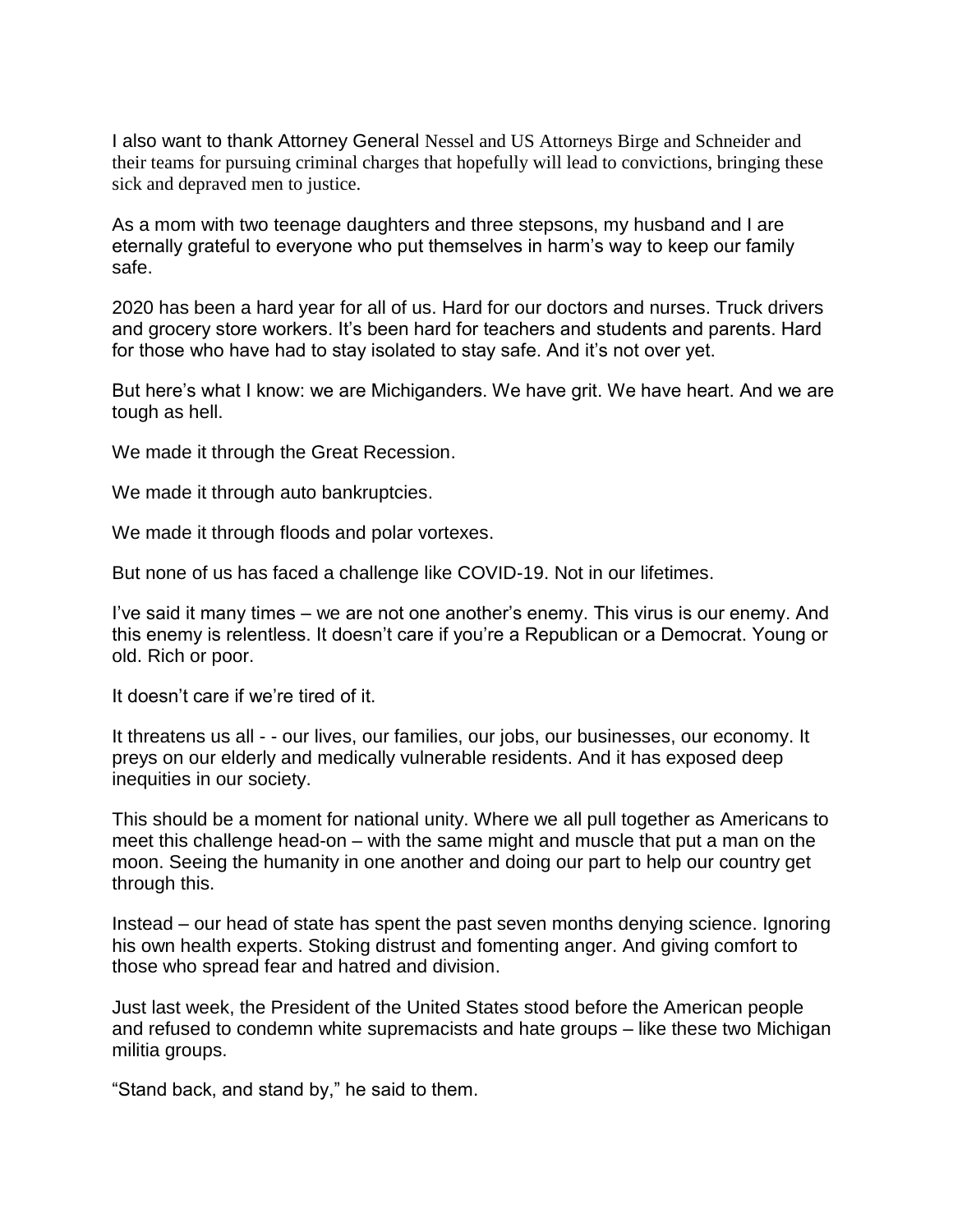"Stand back, and stand by."

Hate groups heard the president's words not as a rebuke, but as a rallying cry. As a call to action.

When our leaders speak, their words matter. They carry weight.

When our leaders meet with, encourage, or fraternize with domestic terrorists they legitimize their actions – they are complicit. When they stoke and contribute to hate speech – they are complicit.

In 1981, President [Ronald Reagan](https://lnks.gd/l/eyJhbGciOiJIUzI1NiJ9.eyJidWxsZXRpbl9saW5rX2lkIjoxMDAsInVyaSI6ImJwMjpjbGljayIsImJ1bGxldGluX2lkIjoiMjAyMDEwMDguMjg0NTQ0NTEiLCJ1cmwiOiJodHRwczovL3d3dy5odWZmcG9zdC5jb20vdG9waWMvcm9uYWxkLXJlYWdhbiJ9.Onwr-LtylE99bK4hv4vd_oEoc-ZrbOGOIMvOHCx7N2Q/s/1199120441/br/86637755448-l) spoke to the [NAACP'](https://lnks.gd/l/eyJhbGciOiJIUzI1NiJ9.eyJidWxsZXRpbl9saW5rX2lkIjoxMDEsInVyaSI6ImJwMjpjbGljayIsImJ1bGxldGluX2lkIjoiMjAyMDEwMDguMjg0NTQ0NTEiLCJ1cmwiOiJodHRwczovL3d3dy5odWZmcG9zdC5jb20vdG9waWMvbmFhY3AifQ.BpSkRJ3uU2738iXk2u2OO1zpnhR8RdbI683pM3hfEC8/s/1199120441/br/86637755448-l)s annual convention and his comments stand in sharp contrast to what we have seen on the national and state level from his own beloved party in 2020.

He said: "A few isolated groups in the backwater of American life [still hold perverted](https://lnks.gd/l/eyJhbGciOiJIUzI1NiJ9.eyJidWxsZXRpbl9saW5rX2lkIjoxMDIsInVyaSI6ImJwMjpjbGljayIsImJ1bGxldGluX2lkIjoiMjAyMDEwMDguMjg0NTQ0NTEiLCJ1cmwiOiJodHRwczovL3JlYWdhbmxpYnJhcnkuYXJjaGl2ZXMuZ292L2FyY2hpdmVzL3NwZWVjaGVzLzE5ODEvNjI5ODFhLmh0bSJ9.VwDvLEceJyXefuJt6yyZHaq01AscnDm4nsT4sgKAfB0/s/1199120441/br/86637755448-l)  [notions of what America is all about.](https://lnks.gd/l/eyJhbGciOiJIUzI1NiJ9.eyJidWxsZXRpbl9saW5rX2lkIjoxMDIsInVyaSI6ImJwMjpjbGljayIsImJ1bGxldGluX2lkIjoiMjAyMDEwMDguMjg0NTQ0NTEiLCJ1cmwiOiJodHRwczovL3JlYWdhbmxpYnJhcnkuYXJjaGl2ZXMuZ292L2FyY2hpdmVzL3NwZWVjaGVzLzE5ODEvNjI5ODFhLmh0bSJ9.VwDvLEceJyXefuJt6yyZHaq01AscnDm4nsT4sgKAfB0/s/1199120441/br/86637755448-l)" "Recently in some places in the nation there's been a disturbing reoccurrence of bigotry and violence."

Then, Reagan sent a direct message to those "who still adhere to senseless racism and religious prejudice."

"You are the ones who are out of step with our society," he said. "You are the ones who willfully violate the meaning of the dream that is America. And this country, because of what it stands for, will not stand for your conduct."

So let me say this loud and clear: hatred, bigotry, and violence have no place in the great state of Michigan.

And if you break the law, or conspire to commit heinous acts of violence against anyone – we will find you, we will hold you accountable, and we will bring you to justice.

For the past seven months, I've made the tough choices to keep our state safe. These have been gut-wrenching decisions no governor has ever had to make.

And I get it: life has been hard for us all.

When I get out of bed every morning, I think about the high school seniors like my daughter who missed graduation ceremonies, or those Michiganders who have missed weddings and funerals. I think about all the moms who are working from home, making breakfast every day, logging kids into their zoom class, and doing laundry. I think about the small business owners who spent a lifetime building something great, who are now hanging on by their fingernails just to keep the lights on.

The disruption this virus has caused to our daily lives is immeasurable.

It has already taken the lives of more than 210,000 Americans – including over 6,800 right here in Michigan.